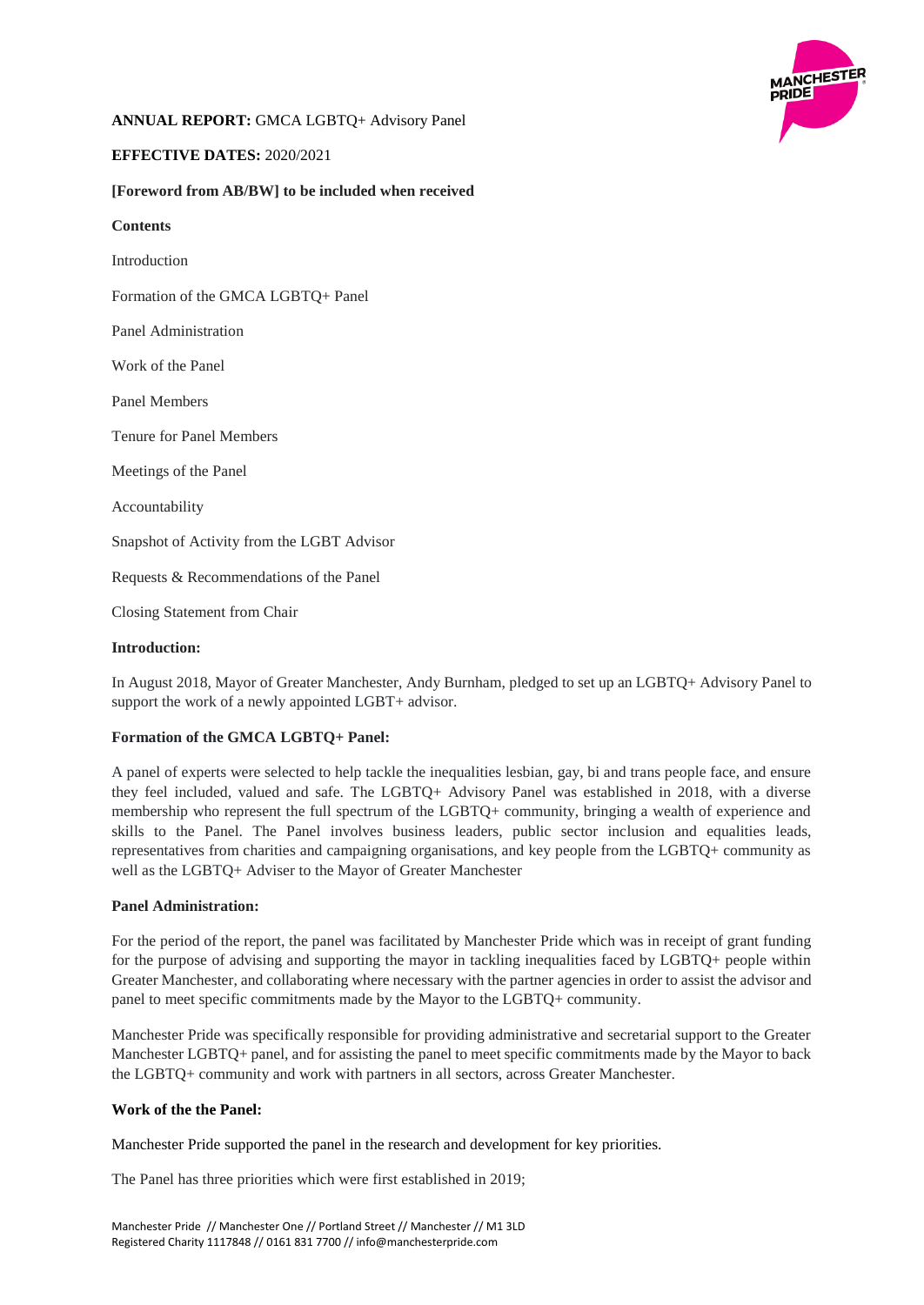- Education; with a focus on training teachers to understand LGBTQ+ issues and how to manage any controversy
- Older LGBTQ+ people; specifically issues around housing, health and social care, arts and cultural programming for ageing LGBTQ+ people
- Outward facing priority; the promotion of Greater Manchester as an LGBTQ+ inclusive place to live and visit

During the period of 2020/2021 due to the Covid 19 Pandemic, the Panel agreed that the most urgent priority was to understand the needs of LGBTQ+ communities during the pandemic and to aid in recovery. The Panel tasked Manchester Pride to compile a report on 'The Impacts of Covid-19 on LGBTQ+ Communities' to help inform them on what the key issues were and to formulate suggestions and actions to the GMCA. Manchester Pride gathered information from a wide ranging number of sources from across Greater Manchester including its own survey, research and service user data from LGBTQ+ charities, quantitative data from grassroots community groups and organisations and public sector insight.

Key findings from the report included;

- A significant increase in LGBTQ+ people feeling isolated and removed from their communities
- A rise in concerns with regards to substance or alcohol misuse and relapses amongst LGBTQ+ people
- For LGBTQ+ young people, an increase in self-harm during the lockdown and an increase in experience of LGBTQ-phobia online
- Increase in accessing mental health support amongst LGBTQ+ people
- Research found that there has been a huge increase in demand on services with regards to discrimination and an unprecedented demand on Domestic Abuse services.

Working groups are being established to dive deeper into the report and formulate key areas of work and suggestions for the GMCA.

The panel also started reviewing The Greater Manchester Independent Inequalities Commission Report and working towards supporting the findings of the report and taking this further. This will become a framework for the panel going forwards.

## **Panel Members:**

The LGBTQ+ panel consists of key individuals who identify as LGBTQ+, represent LGBTQ+ organisations or who actively campaign for the continued development of true equality for LGBTQ+ people.

Each member of the panel acts in a voluntary capacity. The current list of panel members is detailed below:

Carl Austin-Behan OBE DL (He/him) *- LGBT Advisor to Mayor of Greater Manchester - Manchester* Lee Broadstock (He/him) - *Chair, GMP Pride Network -Tameside* Jax Effiong (She/her) *- Equality, Diversity and Inclusion Manager GMFRS, Chair EDI Working Group GMCA*  Lou Englefield *(She/her) - Director of Pride Sports and Football v Homophobia* Mark Fletcher (He/him) *- CEO, Manchester Pride - Stockport* Colette McKune (She/her) *- Group Chief Executive, Forviva* Paul Martin OBE (He/him) *- CEO, LGBT Foundation* Mike Mellor (He/him) *- Head of Commercial & Marketing, TfGM* Jane Owen BEM (She/her) - *LGBTQ+ Advocate, representing Tameside* Will Patterson (He/him) *- not affiliated with an organisation, representing Wigan* Pierrette Squires *(She/her)- Chair, Bolton LGBT Partnership - Bolton* Dr Louise Theodosiou (She/her) *- Consultant Psychiatrist, Manchester University NHS Foundation Trust*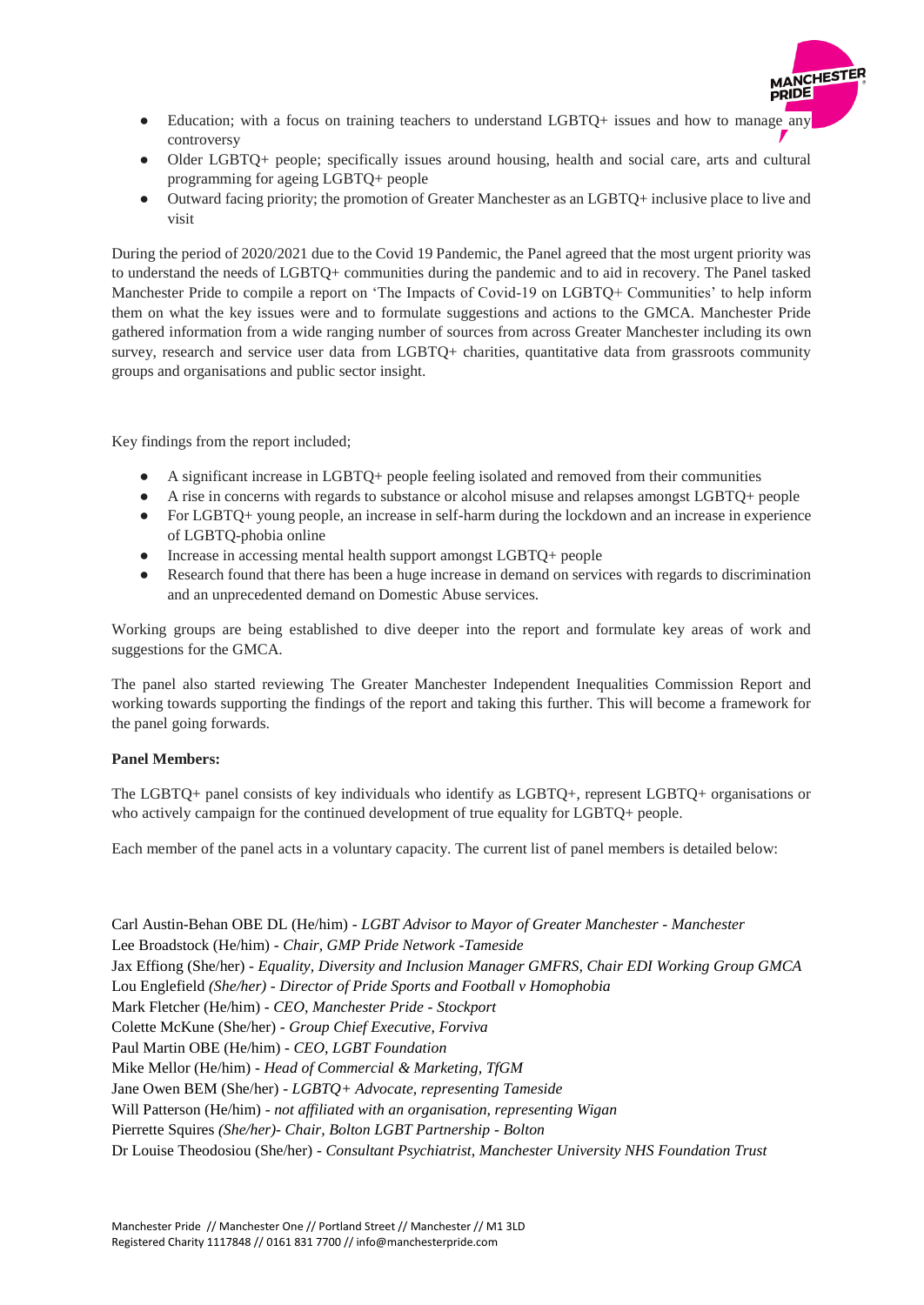

Craig Harris (He/him)*- Accountable Officer & Managing Director, NHS Wigan Borough CCG* Farhana Hemani (She/her)*- Head of Engagement, Manchester Pride* Kate O'Donnell (She/her)- *Founder, Artistic Director Trans Creative* Darren Adams (He/him)- *Waterside Arts Manager, Trafford*  Cllr Oliver Ryan (He/him) - *Finance and Economic Growth Executive at Tameside Council* Tara Hewitt (She/her) - *EDI Lead for Northern Care Alliance* Rachel Williams *(They/them) - Training Manager, The Proud Trust* Juergen Maier (He/him) - CEO, Siemens UK

## **Tenure for Panel Members:**

Panel members have been appointed until 30th April 2020 at which time they may apply to be re-elected or choose to vacate the panel and provide an opportunity for a successor to take a valued place.

Panel members will be monitored for their attendance and input to the work of the panel as a collective.

New panel members may be selected by Manchester Pride at any time to support the purpose of the grant and aims of the panel.

### **Meetings of the Panel:**

Meetings are held at locations throughout Greater Manchester. The panel meets on a monthly basis.

Guest speakers are invited to attend each meeting of the panel with a view to providing an insight into the work for LGBTQ+ equality that is being carried out in the borough. In 2020/2021 guest speakers have included:

- Rachel Williams from The Proud Trust on their schools' initiative 'The Rainbow Flag Award'
- Lawrence Roberts from LGBT Foundation on their 'Pride in Ageing' initiative supporting the older LGBTQ+ community
- Farhana Hemani from Manchester Pride on their All Equals Charter designed to support businesses and organisations in recognising and challenging all forms of discrimination.
- The Census team also presented to the panel on the additional questions on sexuality and gender which were being included in the Census for the first time. The panel supported the census team in ensuring adequate reach into diverse LGBTQ+ communities
- Sarah Cross from the GM Disabled People's panel presented on the work of the panel and discussed cross-working opportunities and closer alignment with all the equality panels

#### **Accountability**

The panel members are accountable to each other, the administrative body, and GMCA. Any issue relating to panel member accountability is managed by Manchester Pride.

Manchester Pride is accountable to the following contact officers at GMCA:

Andrew Lightfoot; Nick Fairclough

Manchester Pride has regular meetings with the contact officers and is committed to providing an annual report on the activity of the panel.

#### **Snapshot of Activity from the LGBT Advisor**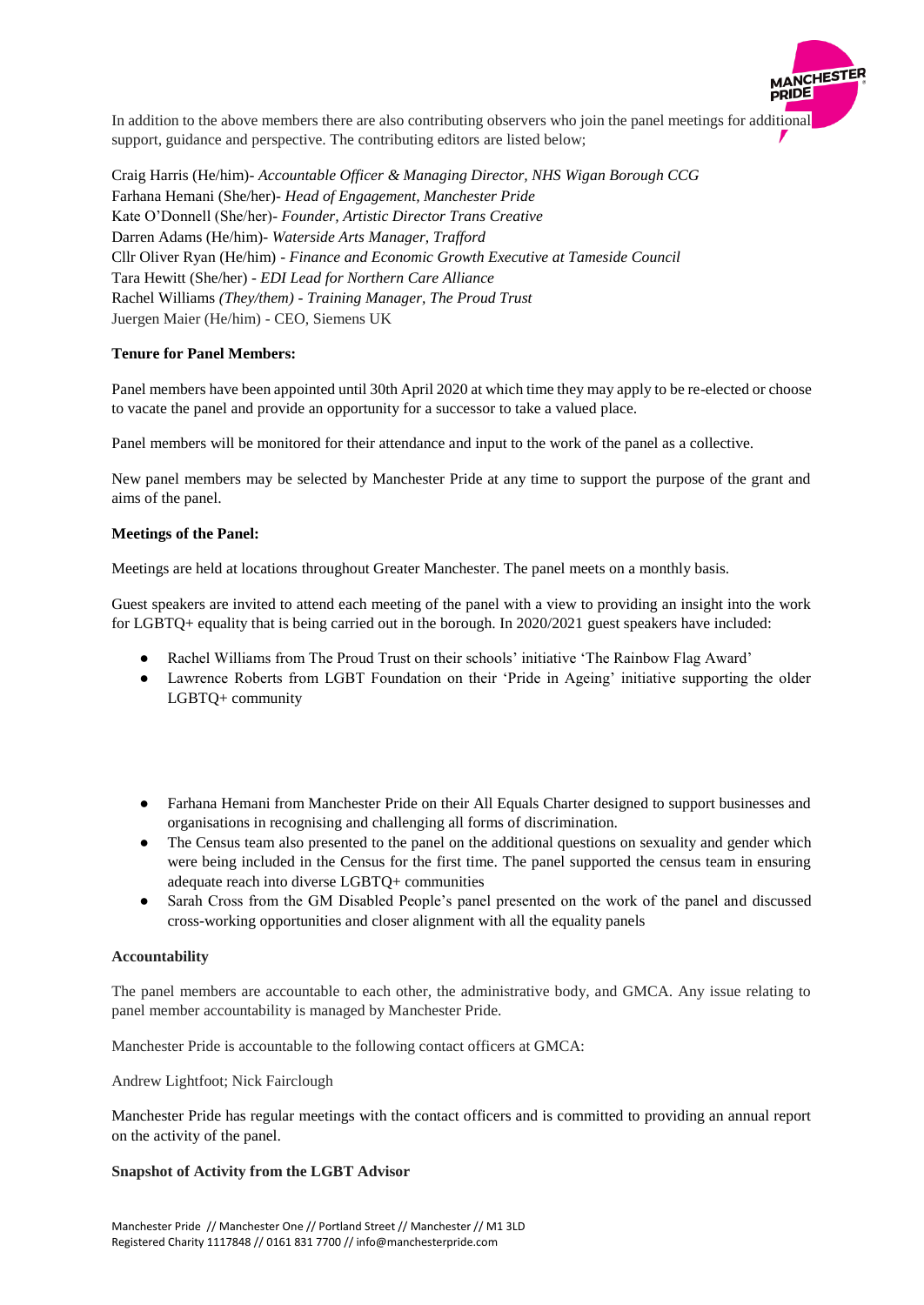

Obviously, it's been a very strange year for everybody due to COVID-19 but within the role as LGBTQ+ Advisor to The Mayor and GMCA I tried to continue as best I could to make sure that our Greater Manchester LGBTQ+ Community still felt connected. The weekly newsletter that I produce and send out on a Friday was and is greatly appreciated by so many individuals, community groups and businesses so that they could share to their colleagues and networks. I increased this by also sending out to all 644 local councillors so that they could share with their networks.

I continued to meet with members of the LGBTQ+ Advisory panel regularly as well as Equality, Diversity and Inclusion Officers from the various boroughs via Zoom & Teams.

As the start of the pandemic, I reached out to all the LGBTQ+ groups known to me across GM to offer help, support and to signpost them to other organisations who may be able to help with any issues that may of arisen. I also gathered intelligence and research of the impact Covid-19 was having on our community across GM, this was all fed back to GMCA, LGBT Foundation and the LGBTQ+ Advisory Panel. This was also carried out once we started the initial recovery.

All LIVE Pride events had to be cancelled last year which gave the opportunity for digital events to take place, on behalf of The Mayor, GMCA and the LGBTQ+ Community of GM I recorded and sent out messages of support to each of them as well as the supporting video for The Manchester Pride Vigil.

As the Vaccine started to get rolled out in collaboration with LGBT Foundation, we carried out a joint survey to better understand LGBTQ+ people's views on the COVID-19 vaccine, overall the survey results painted a positive picture with the vast majority of respondents saying they would definitely or very likely take the vaccine. A number of concerns were raised such as the government's decision to

leave a long gap between vaccines, possible side effects, allergies, the longer-term impacts and the impact with long-term conditions including HIV.

Earlier this year we had the 10-year Census, for the first time in history the Census asked questions on sexual orientation and gender identity, I know that some people may feel unsure about sharing this information, so I worked hard with all the field managers across Greater Manchester to make sure that our voices were heard. The only way we improve funding for the future of Greater Manchester's LGBTQ+ Community was to make sure as many people completed the Census as possible.

Due to Lockdown National HIV Testing week was harder than normal to get people tested, however working with PASH Partnership (George House Trust, LGBT Foundation & BHA for equality) I managed to put out a series of videos on the importance of why people should get tested as well as if people had ordered a test kit to make sure they got tested and returned the test kits.

You may recall prior to COVID-19 I was looking at work regarding RSE in schools as part of the inclusive curriculum, after visiting a few Schools, Academy's and Colleges to see the work they were doing, one thing that shone out was the amount of brilliant work taking place across GM when it comes to LGBTQ+ Inclusion.

This included LGBTQ+ Pupil / Student or Staff networks, groups and clubs.

After conversations with teachers, teaching assistants and various staff members one thing that was highlighted was the idea of setting up a network of staff across GM so they can share best practice and look at how we can all work together to help overcome any barriers and pitfalls, looking at local services available to help them and to be confident in supporting young LGBTQ+ people, via training, as well as signposting into local youth groups.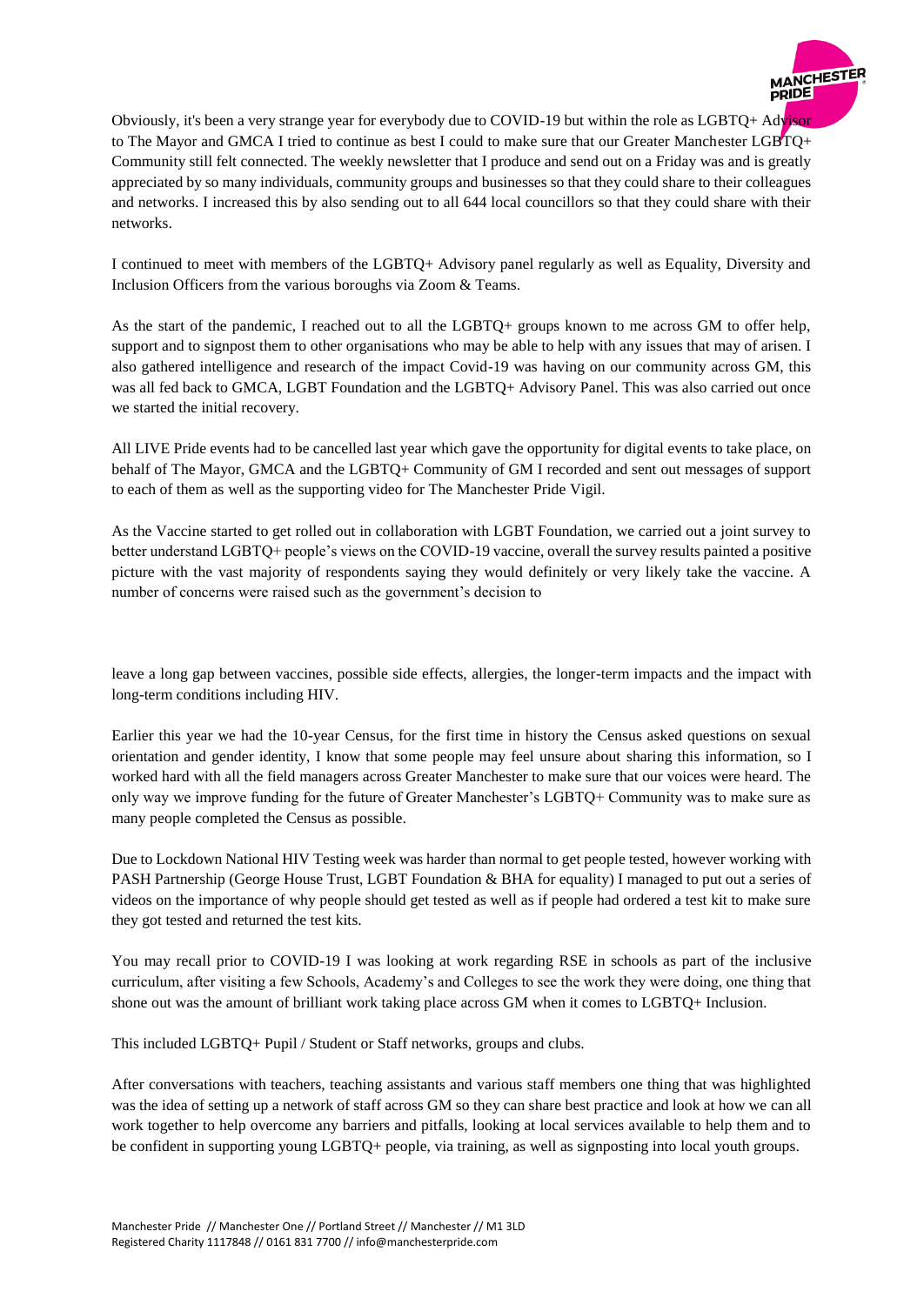

I struggled to get past some of the school admin barriers, however after sending a few messages out on Social Media over 70 teaching staff contacted me and we managed to hold the first GM LGBTQ+ School Staff Network Partnership meeting – This has been followed up with a survey with the help of Liam Spencer at Denton Community College to help us gain a picture of LGBTQ+ inclusion across schools/colleges in Greater Manchester, to help us celebrate the progress and identify areas we can support with.

Additionally, we put together a Google Drive folder of resources that are free to use! If others have any resources that they would like to share, then please email them to me so I can add them to the drive for others to access. We are particularly interested in:

Assemblies, LGBTQ+ Boards, LGBTQ+ group activities, LGBTQ+ inclusive Lessons

I have been working with all 10 Boroughs across Greater Manchester setting up the GM Pride Network Partnership where the organisers of the community pride events are working in collaboration to share expertise, knowledge, support and best practice.

With this, again due to the current uncertainty of LIVE events being able to take place – We wanted to make sure that all our LGBTQ+ Community could still engage with their respected communities in a meaningful way and via GM Digital Pride we hope to achieve this".

The event will be streamed via StreamGM and there will be content from various acts / artists from all the boroughs split throughout the event so it doesn't matter if you're from Wigan, Bolton, Salford, Trafford, Oldham, Rochdale, Stockport, Bury, Tameside or Manchester there will be something for you to keep you entertained.

Recently as it's been Pride Month and schools have starting to let in visitors it's been a pleasure going back out into the schools and talking about the work taking place across Greater Manchester as well as promoting and supporting our younger LGBTQ+ Community to be their true selves.

*On behalf of Alder Community High School I just want to say a huge thank you for coming in to school on Friday to support with our Pride Week education and celebrations.* 

*So many people have been to see me, both staff and pupils, to tell me how informative and emotive they found your assembly. Your experiences are everything that our pupils needed to be able to relate some of their learning and I feel that it's made a big difference.*

*We still have so much work to do but we will continue to make progress in creating safe spaces for our young people.*

*Kindest regards, Amy Howarth*

#### *Hi Carl*

*Just wanted to say a huge thank you for your time today, it was a fantastic opportunity for our students! We hope to be able to work with you again in the future!*

*Charlotte Morrison Head of Citizenship, RE & PSHE*

*"Hi Carl, thank you for the assembly you delivered at my sons' school today. My son (who rarely comes home and talks about school) told me your inspirational story and how you've overcome prejudice in life. Thank you for helping open his heart and mind a bit more".*